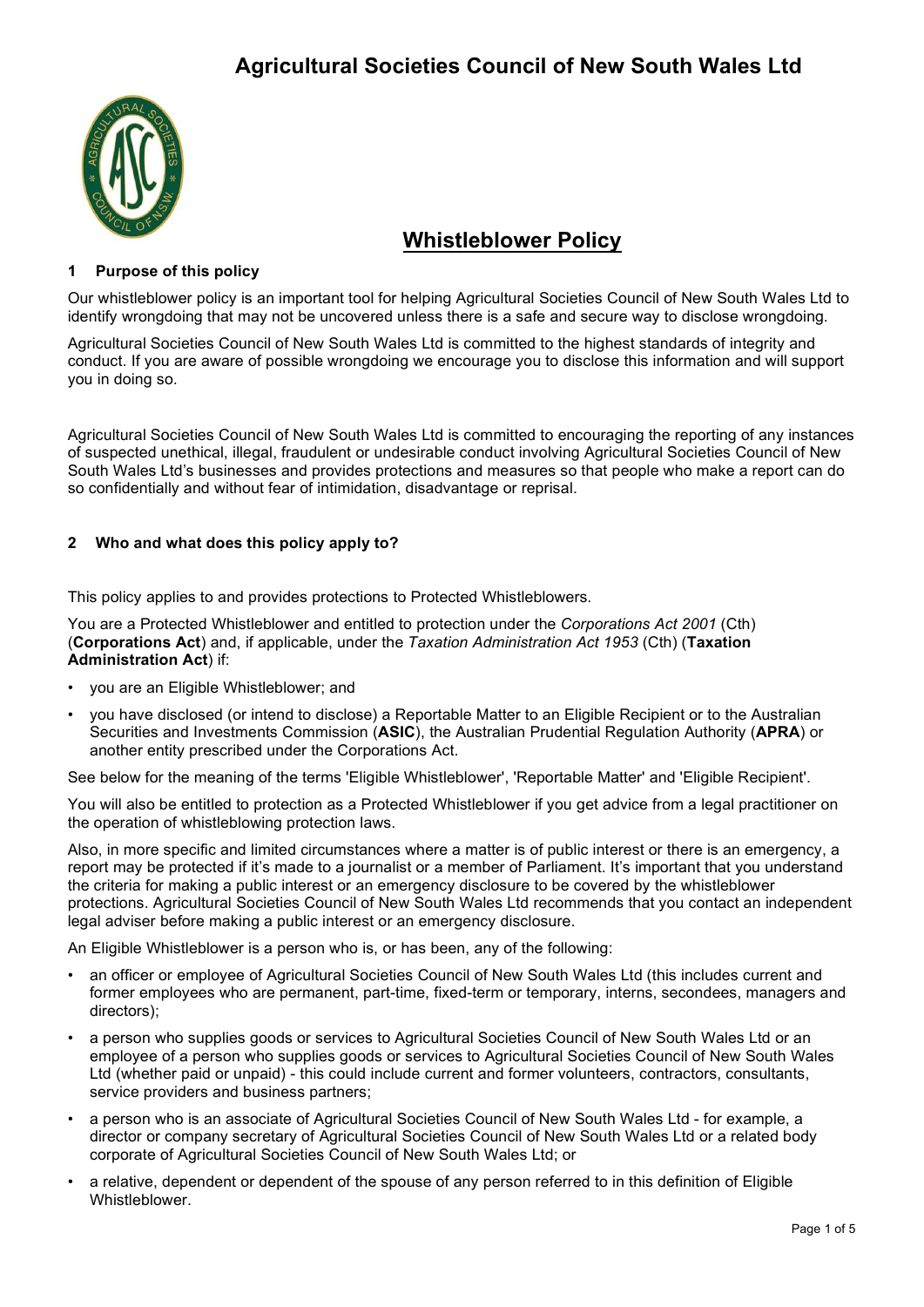# 3 Matters the policy applies to

The section below sets out what is a Reportable Matter that will qualify for legal protection under the Corporations Act (or the Taxation Administration Act, where relevant). Disclosures that aren't about a Reportable Matter will not be protected under the Corporations Act or the Taxation Administration Act and this policy.

# 3.1 Reportable Matter

A disclosure will concern a Reportable Matter if an Eligible Whistleblower has reasonable grounds to suspect that the information being disclosed is about:

- misconduct (including fraud, negligence, default, breach of trust and breach of duty);
- an improper state of affairs or circumstances;
- behaviour that represents a danger to the public;
- a breach of the Corporations Act; or
- a breach of the Taxation Administration Act or improper conduct in relation to the tax affairs,

in relation to Agricultural Societies Council of New South Wales Ltd.

### 3.2 Personal work-related grievances

Personal work-related grievances that don't involve a detriment caused to you as a Protected Whistleblower (or a threat of detriment) aren't a Reportable Matter and aren't protected under the Corporations Act or Taxation Administration Act.

A personal work-related grievance is one that relates to your current or former employment that has implications for you personally but doesn't have significant implications for Agricultural Societies Council of New South Wales Ltd.

An example of a work-related grievance that is not protected by law could include if you believe you have missed out on a promotion that you deserve or if you don't like the managerial style of your supervisor.

However, a work-related grievance may still qualify for protection under the law if (for example):

- it is a mixed report that includes information about a Reportable Matter (as well as a work-related grievance);
- Agricultural Societies Council of New South Wales Ltd has broken employment or other laws which are punishable by imprisonment for 12 months or more or acted in a way that is a threat to public safety;
- the disclosure relates to information that suggests misconduct that goes further than the whistleblower's personal circumstances; or
- the whistleblower suffers from or is threatened with detriment for making a disclosure.

#### 4 How do I make a report and who do I report to?

#### 4.1 Making a disclosure

Reports can be made in person or by telephone, post or email. Reports can be made within business hours or outside business hours.

If, at any time, you are not sure about whether to make a protected disclosure, you can get independent legal advice. Any discussions you have with a lawyer will be protected under this policy and under law.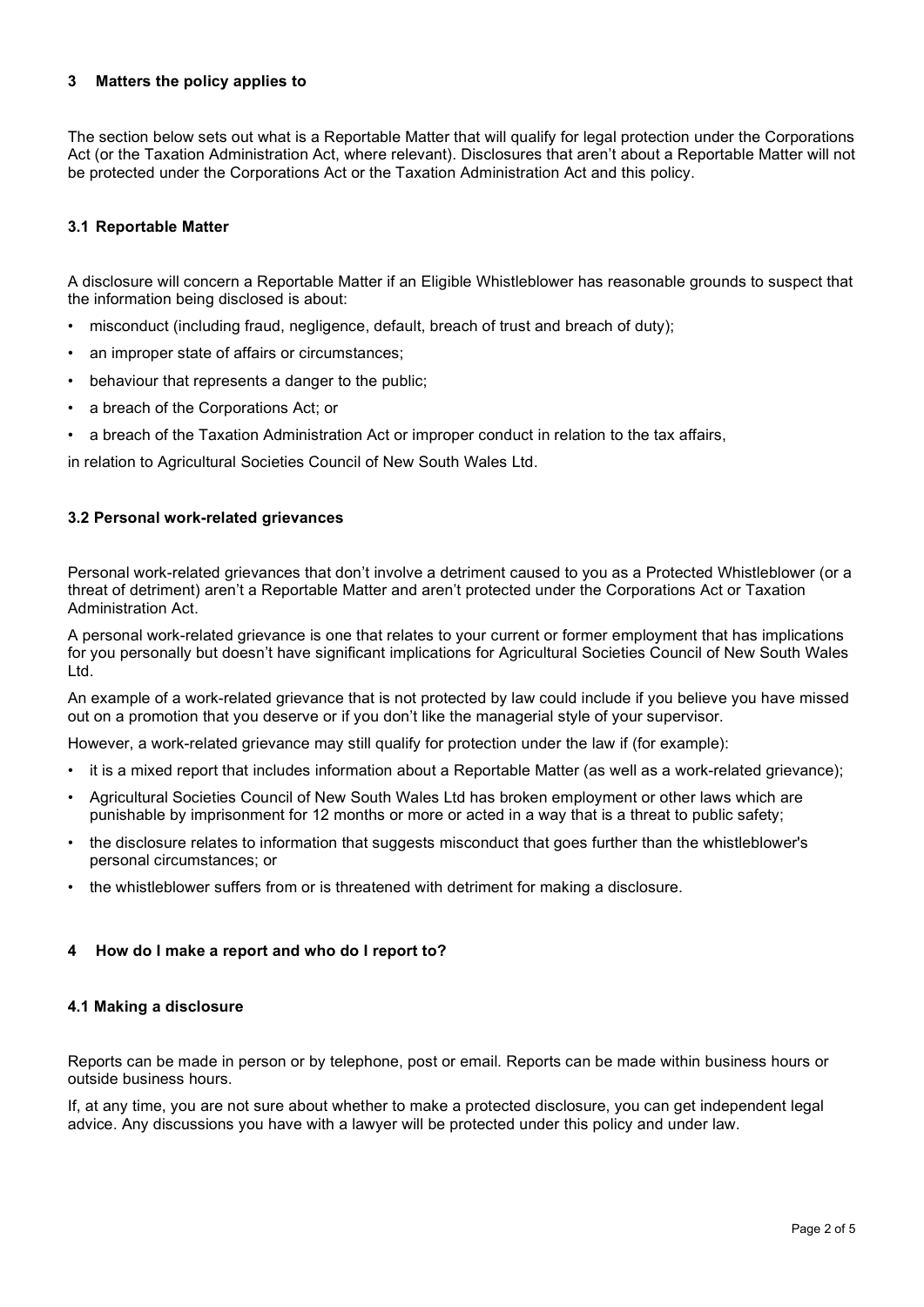# 4.2 Eligible Recipients

A protected disclosure of a Reportable Matter can be made using any of the channels below (each is an Eligible Recipient of Reportable Matter):

- an officer, director or senior manager of Agricultural Societies Council of New South Wales Ltd (contact details are on the company website www.agshowsnsw.org.au); or
- an external auditor of Agricultural Societies Council of New South Wales Ltd (Currently Grant Thornton Sydney Telephone 02 8297 2400 or email communications@au.gt.com).

## 4.3 Other designated bodies that can receive disclosures

Disclosures of a Reportable Matter may also be protected when made to:

- ASIC;
- APRA;
- the Commissioner of Taxation; or
- another Commonwealth authority prescribed by law.

#### 5 False reports

A Protected Whistleblower will still qualify for protection for a disclosure even if their disclosure turns out to be incorrect. However, anyone who knowingly makes a false report of a Reportable Matter, or who otherwise fails to act honestly with reasonable belief in respect of the report may be subject to disciplinary action, including dismissal.

#### 6 Anonymity when reporting

You may choose to remain anonymous when disclosing a Reportable Matter, over the course of the investigation and after the investigation is finalised. While you are encouraged to share your identity when making a disclosure, as it may make it easier for Agricultural Societies Council of New South Wales Ltd to address your disclosure of a Reportable Matter and for Agricultural Societies Council of New South Wales Ltd to communicate with you, you are not required to share your identity. If you don't share your identity, Agricultural Societies Council of New South Wales Ltd will assess your disclosure in the same way as if you had revealed your identity. However, there may be some practical limitations in conducting the investigation if you don't share your identity.

# 7 Protections for Protected Whistleblowers

#### 7.1 Confidentiality

Disclosures from Protected Whistleblowers will be treated confidentially and sensitively. Once a report is received, the Eligible Recipient will make sure immediate steps are taken to protect the identity of the Protected Whistleblower. This will include redacting the name and position of the Protected Whistleblower from any written record of the report, and making sure appropriate document security is implemented.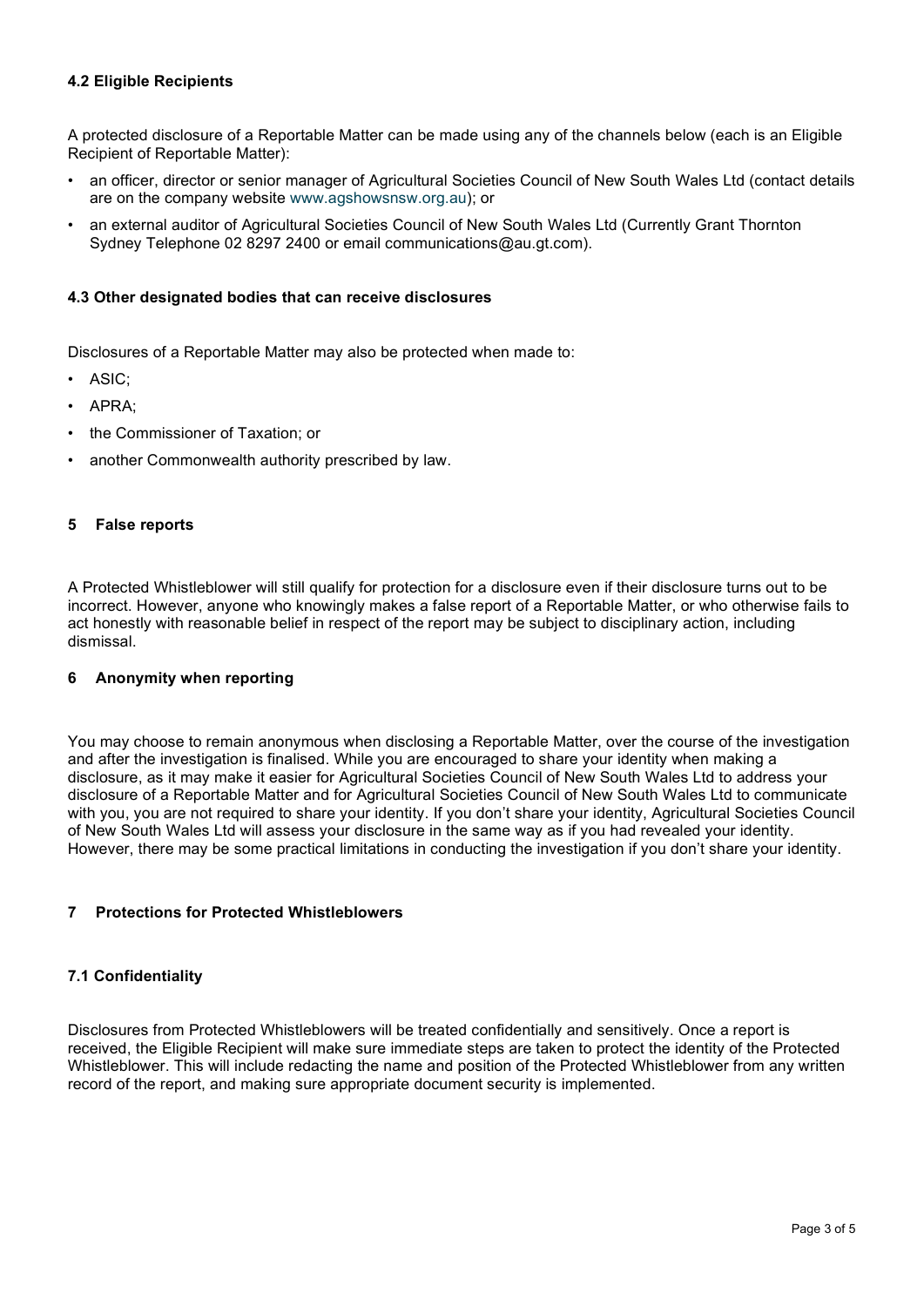It's illegal for a person to identify Protected Whistleblowers or disclose information that is likely to lead to their identification. If you are a Protected Whistleblower, your identity and position (or any other information which would be likely to identify you) will only be shared if:

- you consent to the information being shared;
- the disclosure is to a recipient permitted by law such as the Commissioner of Taxation or Australian Federal Police; or
- the disclosure is otherwise allowed or required by law (for example, disclosure to a lawyer of Agricultural Societies Council of New South Wales Ltd to receive legal advice relating to the law on whistleblowing).

In addition, for information likely to identify an Eligible Whistleblower, this may be shared if it is reasonably necessary for the purposes of an investigation. In this circumstance all reasonable steps will be taken to reduce the risk that you will be identified.

# 7.2 Protection against detrimental treatment

It's illegal for a person to engage in conduct that causes (or threatens) detrimental treatment to a Protected Whistleblower in the belief or suspicion that a person has made, may make, proposes to make or could make a report of a Reportable Matter and where that belief or suspicion is a reason for the conduct.

Detrimental treatment could include dismissal, demotion, harassment, damage to your reputation, discrimination, disciplinary action, bias, threats or other unfavourable treatment connected with making a disclosure as a Protected Whistleblower.

Agricultural Societies Council of New South Wales Ltd will seek to ensure that Protected Whistleblowers are not subjected to detrimental treatment as a result of making (or intending to make) a disclosure under this policy. To protect Protected Whistleblowers from detrimental treatment, Agricultural Societies Council of New South Wales Ltd will:

- make an assessment of the risk of detriment against a Protected Whistleblower as soon as possible after receiving a disclosure of a Reportable Matter;
- make sure Agricultural Societies Council of New South Wales Ltd management are aware of their responsibilities to maintain the confidentiality of a Protected Whistleblower, address the risks of detriment and ensure fairness when managing the performance of, or taking other management action relating to, a Protected Whistleblower; and
- take practical action, as necessary, to protect a Protected Whistleblower from the risk of detriment and intervene if detriment has already occurred.

If a Protected Whistleblower believes that they have been subject to detrimental treatment, they should inform an Eligible Recipient immediately.

# 7.3 Other protections for Protected Whistleblowers

Protected Whistleblowers are protected from civil, criminal or administrative liability (including disciplinary action) for making reports of Reportable Matters. No contractual right (including under an employment contract) can be exercised against a Protected Whistleblower to stop them disclosing a Reportable Matter.

If you're a Protected Whistleblower and the disclosure is to an Eligible Recipient or other designated body as set out above or is a public interest disclosure or emergency disclosure, the information you disclose also can't be used against you in criminal proceedings or in proceedings for the imposition of a penalty (except if the proceedings are in respect of the falsity of the information).

Eligible Whistleblowers may also be entitled to seek compensation and other remedies through the courts if Agricultural Societies Council of New South Wales Ltd fails to protect the Eligible Whistleblower from detriment and the Eligible Whistleblower suffers loss or damage.